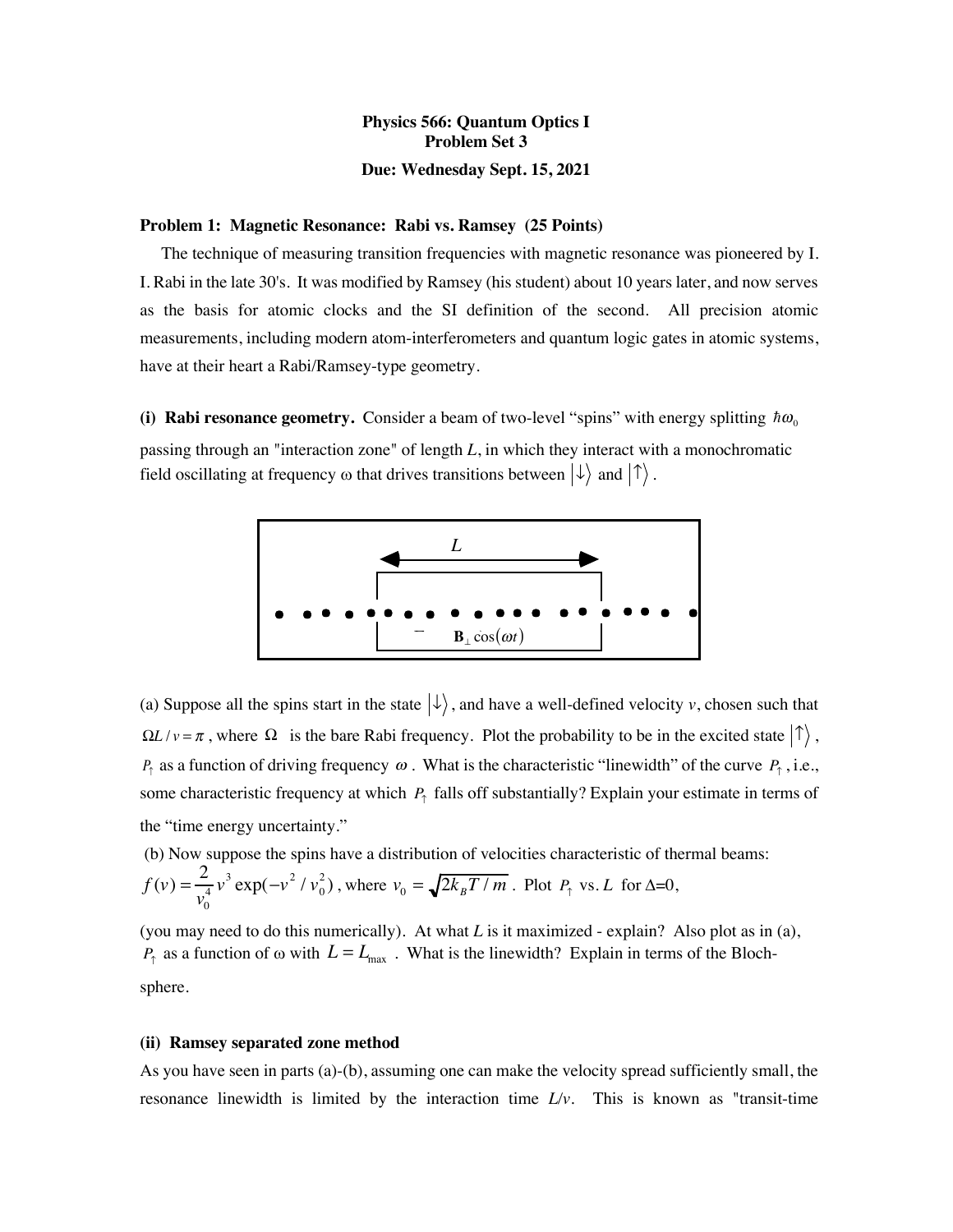broadening" and is a statement of the time-energy uncertainty principle. Unfortunately, if we make *L* larger and larger other inhomogeneities, such as the amplitude of the driving field come into play. Ramsey's insight was that one can in fact "break up" the  $\pi$ -pulse given to the atoms into two  $\pi/2$ pulses in a time  $\tau = l/v$  (i.e.  $\Omega \tau = \pi / 2$ ), separated by *no interaction* for a time  $T = L/v$ . The free interaction time can then made *much* longer.



(c) Given a mono-energetic spins with velocity *v*, internal state  $|\psi(0)\rangle = |\psi_z\rangle$ , and field at a detuning  $|\Delta| << \Omega$  so that  $\Omega_{tot} = \sqrt{\Omega^2 + \Delta^2} \approx \Omega$  find:

$$
|\psi(\tau = l/v)\rangle, |\psi(\tau + T = (l + L)/v)\rangle, |\psi(2\tau + T = (2l + L)/v)\rangle
$$

and show that mapping of the state on the Bloch-sphere.

(d) Plot  $P_{\uparrow}(t_{\text{final}} = 2\tau + T)$  as a function of  $\omega$ . Plot also for the case of finite spread in velocity as in part (b). What is the linewidth?

### **Problem 2: SU(2) Interferometers (25 points)**

There is a formal equivalence between a Mach-Zender-type optical interferometer and a so-called Ramsey interferometer for any two-level quantum system, which gets its name from the Ramsey separated zone method of Problem 1. We also call this an SU(2) interferometer.

(a) Consider the following optical transformation: A symmetric beam splitter with transmission amplitude *t* and reflection amplitude *r*.

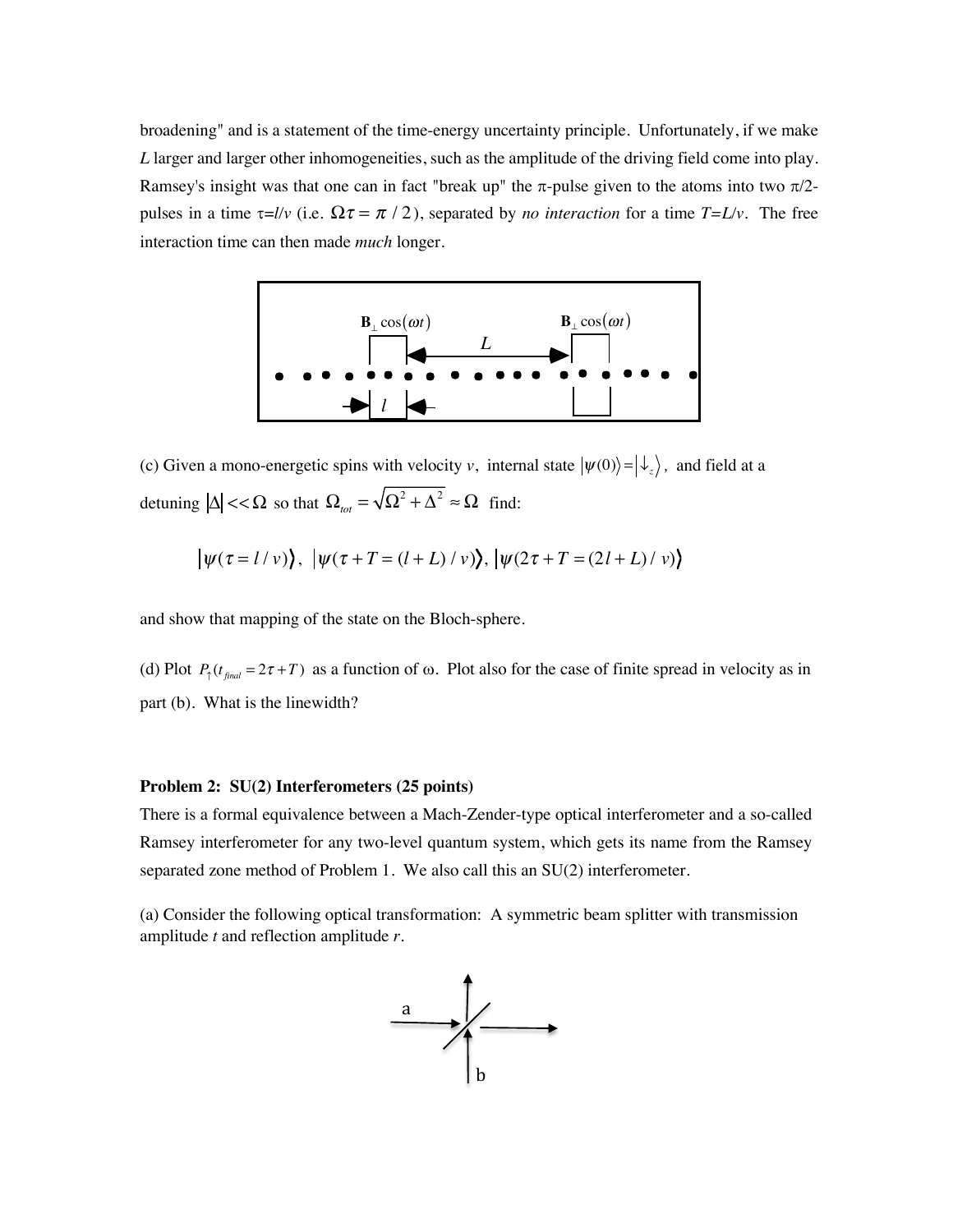We can encode a qubit in the two orthogonal paths, "a" and "b", of a photon. We then define the standard basis

$$
|\uparrow_z\rangle = |1_a, 0_b\rangle, \quad |\downarrow_z\rangle = |0_a, 1_b\rangle
$$

i.e.,  $|\uparrow_z\rangle$  is with one photon in path-a an no photons in path-b, and vice versa for  $|\downarrow_z\rangle$ . The transformation on the basis states is

$$
|1_a,0_b\rangle \Longrightarrow t |1_a,0_b\rangle + r |0_a,1_b\rangle, |0_a,1_b\rangle \Longrightarrow t |0_a,1_b\rangle + r |1_a,0_b\rangle
$$

Show that the conditions for this map to be unitary are:  $|t|^2 + |r|^2 = 1$ ,  $tr^* + t^*r = 0$ . Write this map as an equivalent (up to a negligible phase) SU(2) rotation on the Bloch sphere.

(b) Show that the transformation in which mode-*a* gets a phase shift relative to mode-*b* is an SU(2) rotation. What is the axis and angle of the rotation?



(c) Show how to construct an arbitrary SU(2) rotation with phase shifters and a beam splitter.

Now consider a Mach-Zender interferometer



The 50-50 beam splitters are thin black lines and the mirrors are thick blue lines. We assume here that the optical path lengths of the two arms of the interferometer are equal. A phase shifter  $\phi$  is placed in the upper arm.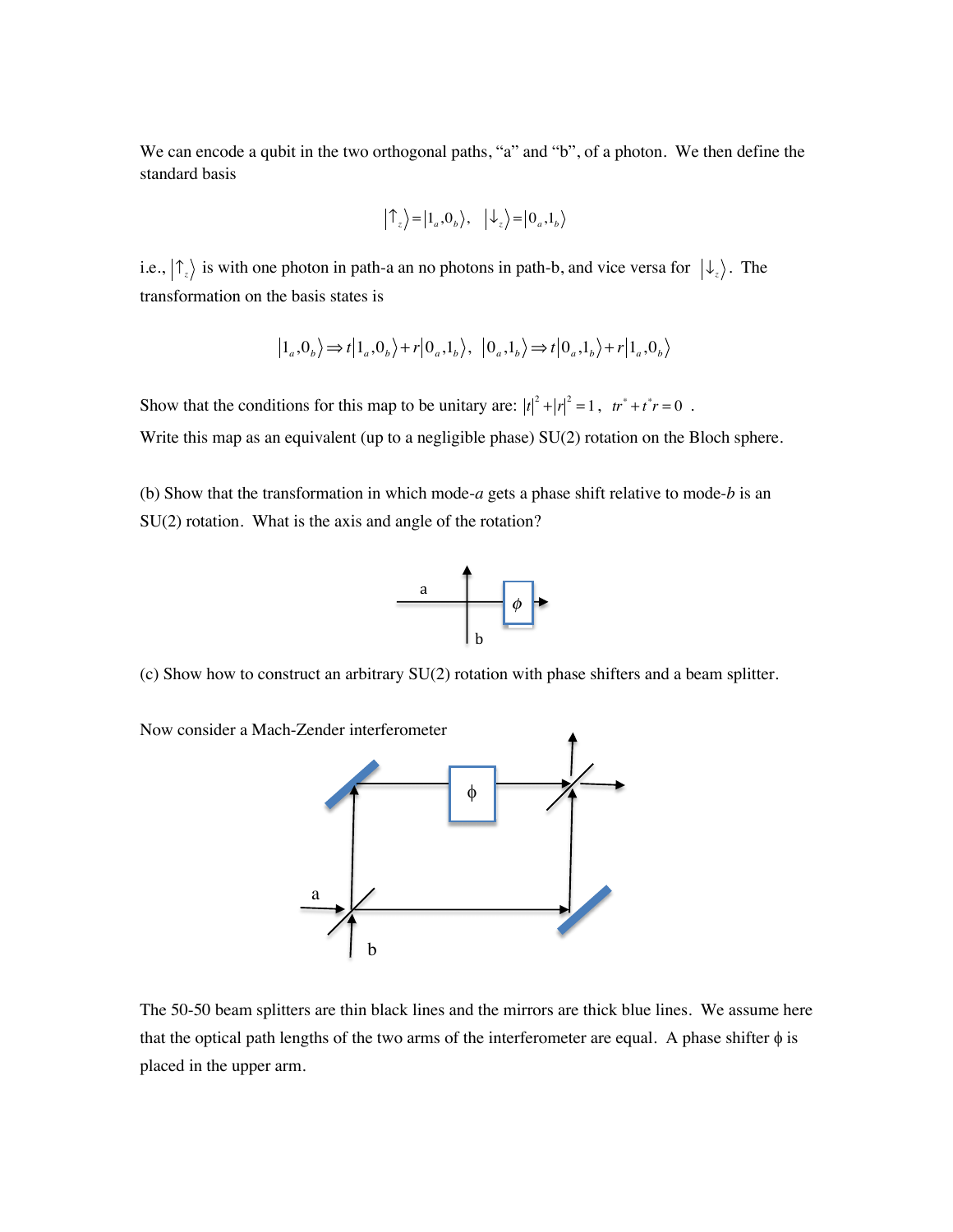(d) Show that up to a negligible overall phase, the sequence

beam-splitter  $\rightarrow$  mirrors  $\rightarrow$  phase shift  $\rightarrow$  beam-splitter

is equivalent to the sequence of SU(2) transformations

 $\pi$  / 2 -*x*-rotation  $\rightarrow \pi$  -*x*-rotation  $\rightarrow \phi$  -*z*-rotation  $\rightarrow \pi$  / 2 -*x*-rotation

(e) Given the initial state  $|\downarrow_z\rangle$ , sketch the evolution on the Bloch sphere corresponding to this sequence.

(f) Show that up to an overall phase (which is negligible), the transformation from the input is equivalent to the rotation  $e^{-i\frac{\phi}{2}\sigma_y}$ . Using this, calculate the probability to find the state  $|1_a,0_b\rangle$  at the output port given that the state was in  $|1_a, 0_b\rangle$  at the input port.  $\overline{2}^{\sigma_y}$ . Using this, calculate the probability to find the state  $|1_a, 0_b\rangle$ 

## **Problem 3: Inhomogeneous broadening (25 Points)**

Many important phenomena occur in a time short compared to the "relaxation" time for coherent phenomena (e.g. spontaneous emission lifetime). Historically, these are known as coherent transients. Here are some examples.

(a) Free induction decay by inhomogeneous broadening: Consider a macroscopic ensemble of spins in a static magnetic field with a spatially inhomogeneous magnitude. The cloud is extended so that spins see an inhomogeneous distribution of B-fields in *z*direction, with probability

$$
P(B) = \frac{1}{\sqrt{2\pi (\delta B)^2}} e^{-\frac{(B-B_0)^2}{2(\delta B)^2}}
$$

If the spins start in a coherent superposition of  $|\mathcal{T}_z\rangle$  and  $|\mathcal{L}_z\rangle$ , the sample will radiate magnetic dipole radiation at a mean frequency  $\Omega_0 = \gamma B_0$  ( $\gamma$  being the gyromagnetic ratio), but the signal will decay much, much faster than the radiative decay rate. The decay arises because of the inhomogeneity -- different local spins will oscillate at different local frequencies. The resulting radiation from the different components eventually getting out of phase and destructively interfering.